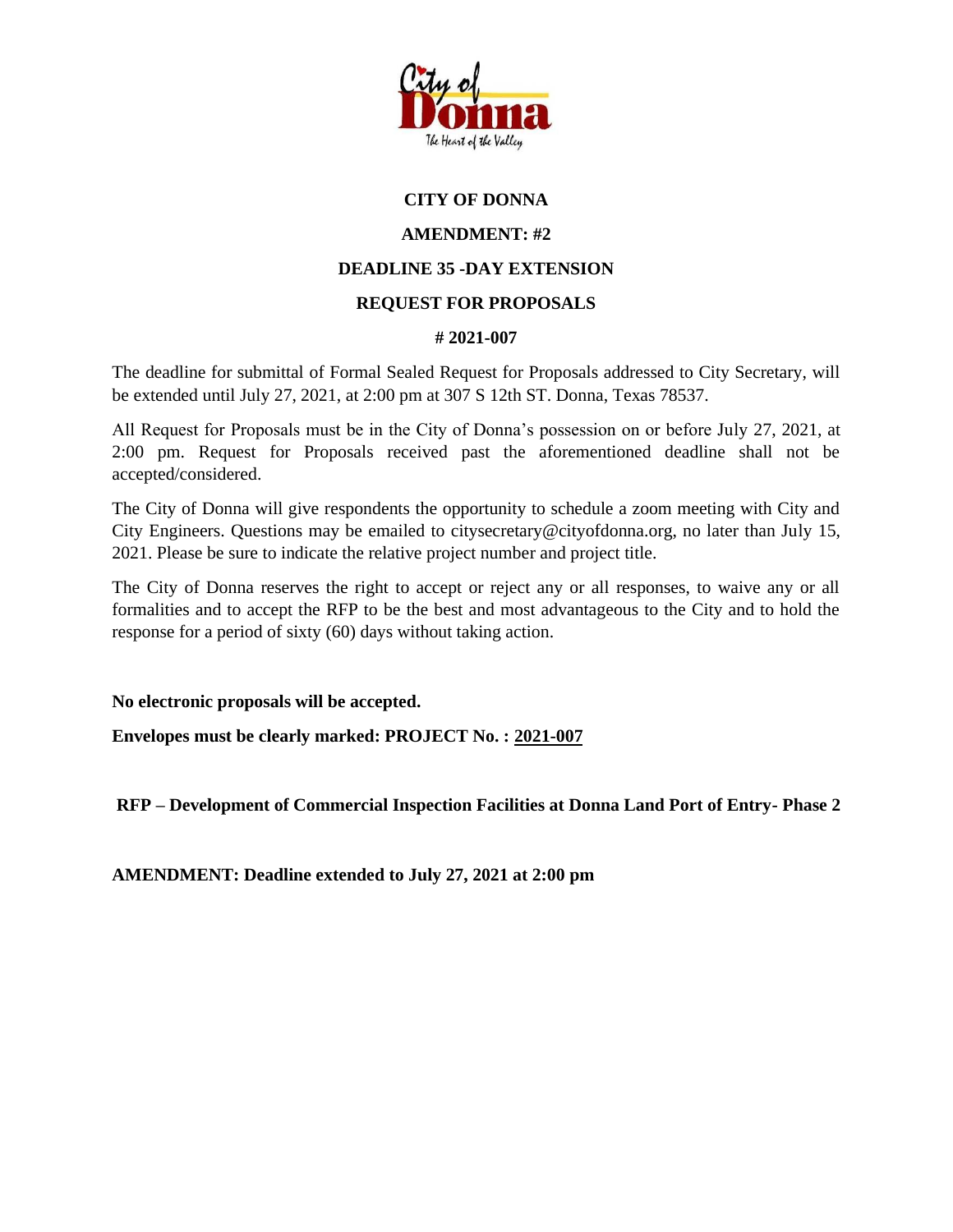

# **AMENDMENT: #2 DEADLINE 35 -DAY EXTENSION**

#### **RFP #2021-007 REQUEST FOR PROPOSALS FOR DEVELOPMENT OF COMMERCIAL INSPECTION FACILITIES AT DONNA LAND PORT OF ENTRY – PHASE 2**

The City of Donna, in conjunction with the Donna Economic Development Corporation, issues this Request for Proposals (RFP) from developer teams capable of providing, construction, equipping, and financing of a new Commercial Inspection Facility, (the "Project") at the Donna/Rio Bravo LPOE in accordance with the executed DAA and the approved drawings and specifications.

The City is seeking to select a highly skilled and experienced Developer team comprised of seasoned, accomplished team members with relevant development and construction experience of complex public services buildings and other similar public projects, as well as demonstrated experience with all applicable procurement regulations and procedures of the GSA and Texas Government Code Section 2267.

The specific Construction Cost Limitation (CCL) of the Project is estimated to be about \$31,350,061.35 Million and will ultimately be agreed upon between the City and the selected Developer. Development time is of the essence, and all work is targeted to be substantially completed no later than 15 months from written Notice to Proceed from the GSA/CBP as set forth in the DAA. The City is receiving federal and state funds, as such all federal and state procurement and regulations must be fully met.

| лшенчисне $\pi$ 2                      |                                                                                                  |
|----------------------------------------|--------------------------------------------------------------------------------------------------|
| <b>Schedule of Events</b>              | Date / Time                                                                                      |
| <b>RFP</b> Release                     | Friday April 30, 2021                                                                            |
| Public Notice Published in The Monitor | Friday April 30, 2021<br>Friday May 7, 2021                                                      |
| <b>RFP Questions Deadline</b>          | Thursday, July 15, 2021<br>5:00PM CST at City Hall via email<br>to citysecretary@cityofdonna.org |
| Sealed Proposals Due to the City       | Tuesday July 27, 2021<br>2:00PM CST at City Hall                                                 |
| Proposals Opened and Read Aloud        | Tuesday July 27, 2021<br>2:10PM CST at City Hall                                                 |

**Amendment: # 2**